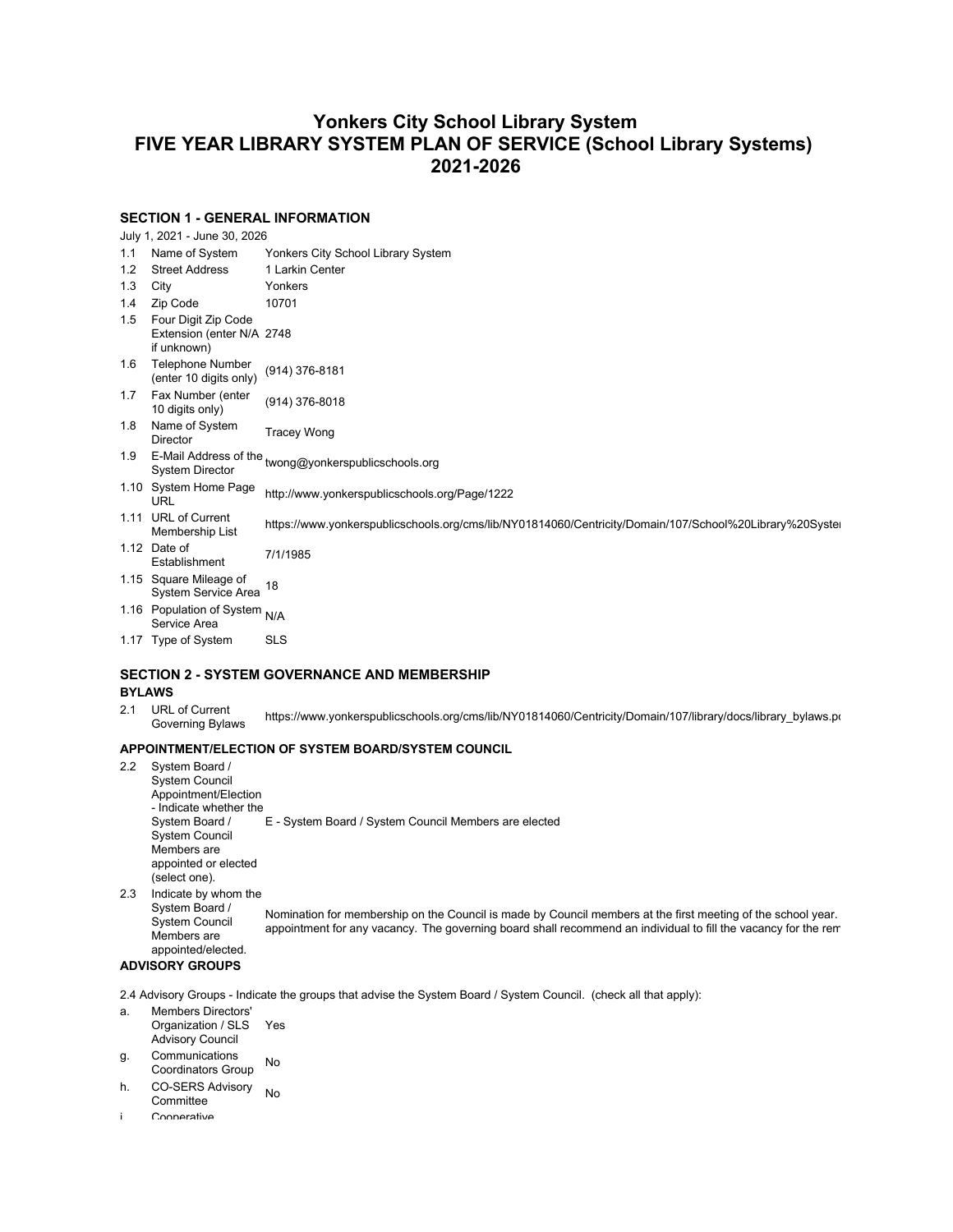| ٠. | <b>UUUPUTUNTU</b>    |    |
|----|----------------------|----|
|    | Collection           | No |
|    | Development          |    |
|    | Committee            |    |
|    | Other (snecify using |    |

j. Other (specify using No<br>the note)

#### **SECTION 3 - PLANNING**

#### **NEEDS ASSESSMENT AND DEVELOPMENT OF THE PLAN OF SERVICE**

3.1 Provide a summary describing the processes used to

assess member

development of the

Library needs have been assessed during regular site visits to schools. Member plans submitted during the curi Member Survey and Patron Survey results were also analyzed as were Annual End of Year Library Reports that

- needs in the Plan of Service.
- 3.2 Identify the groups involved in

development of the Plan of Service and The Five Year Planning Committee develops a strategic plan for the Yonkers City School Library System. The ' reviews, revises, and approves of the 5 Year Plan.

each group's role. 3.9 Provide the URL of the 2021-2026 Member Plan

https://www.yonkerspublicschools.org/cms/lib/NY01814060/Centricity/Domain/107/Member%20Plan.pdf

template 3.10 Provide the URL of the 2021-2026 **Cooperative** 

https://www.yonkerspublicschools.org/cms/lib/NY01814060/Centricity/Domain/107/Cooperative%20Collection%

Collection Development Plan

# **EVALUATION**

3.12 Describe the

information to be collected in order to evaluate and determine members' satisfaction with the system's services. The Member Survey collects information on Members satisfaction with the Union catalog, Inter-Library Loan; Pro Library System; Cooperative Collection Development; eBooks; and other services provided by Library Services

- 3.13 Provide the URL for
- the evaluation form(s)https://www.yonkerspublicschools.org/cms/lib/NY01814060/Centricity/Domain/107/Yonkers%20School%20Libra used by members.
- 3.14 Describe how the information on
	- customer satisfaction

will be used to shape Data from Member surveys and Patron surveys are reviewed by the Five Year Planning Committee of the Schoo the system's plan in shared with the Data Team and Council members. Implementation is ongoing. the next year or in the following planning

cycle.

## **REVISION PROCESS**

3.15 Describe the process

for revising the system's Plan of Service for submission to the New York State Education Department/New York State Library. The Plan of Service is reviewed by the Five Year Plan of Service Committee. The Committee assesses needs and revises and revises and reviewed and reviewed as appropriate. Library Council reviews the final draft, makes revisions and votes on approval of the final document.

# **SECTION 4 - GOALS/RESULTS** 4.1 The Library System's

Mission Statement (The Instructions include the definition of the mission statement.)

The mission of the Yonkers City School Library System is to foster and support our member school library media opportunities leading to high academic achievement, independent reading and learning so students are future re consumers of information.

Minimum Requirement for questions 4.2 through 4.6, 4.8 through 4.12, 4.14 through 4.16 - complete one repeating group for each topic of ev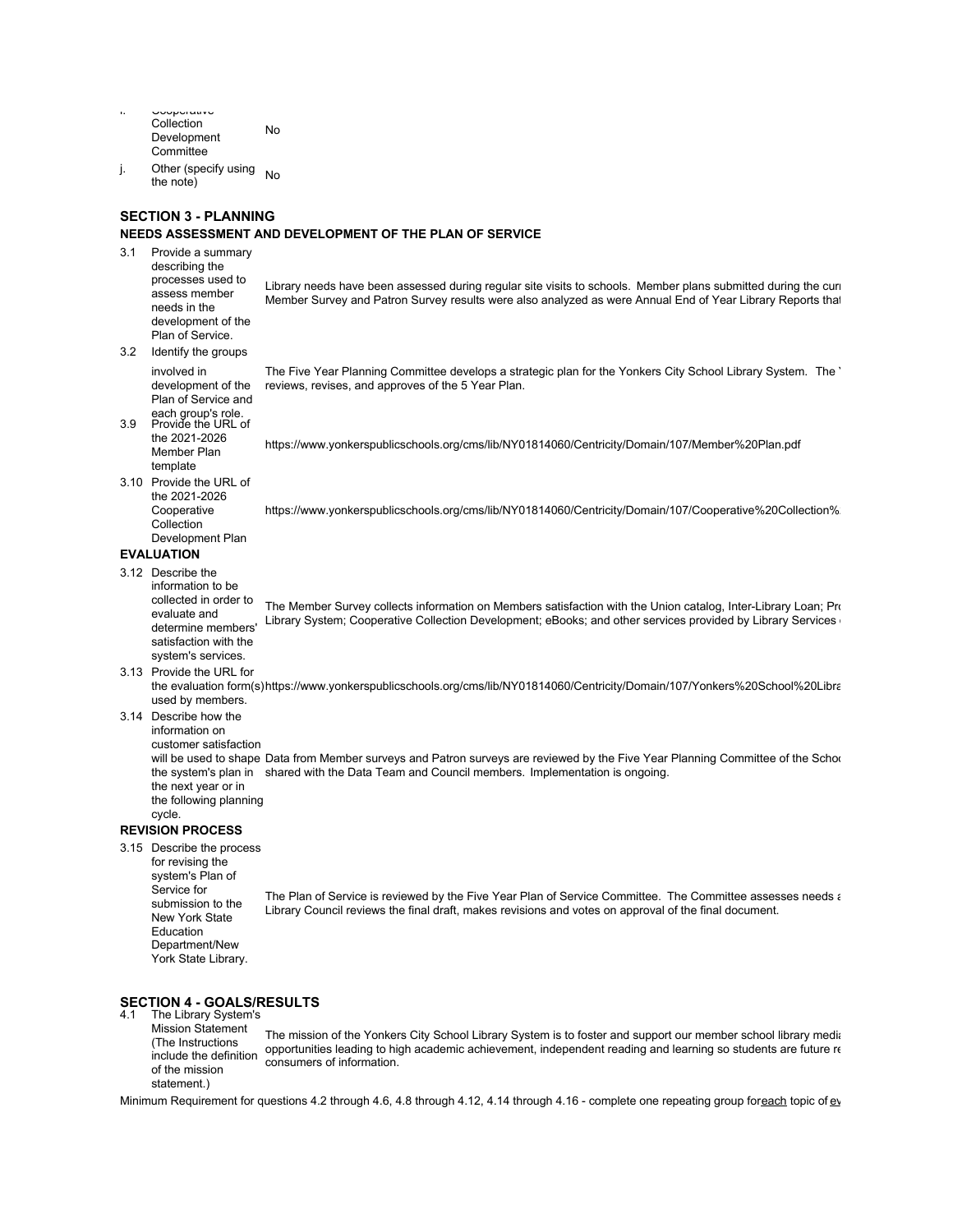#### **4.2 Element 1 - RESOURCE SHARING**

Cooperative Collection Development

- 1 Goal Statement The goal for Cooperative Collection Development is to maximize the resources available to member libraries an
- 2a. Indicate year(s) during which the
	- system will be addressing this goal Yes (check all that apply)

Year 1

- 2b. Year 2 Yes
- 2c. Year 3 Yes
- 2d. Year 4 Yes
- 2e. Year 5 Yes
- 3. Intended Result(s) For member schools to develop library collections that support each school's magnet program and curriculum and to increase resource sharing among member libraries; increase student achievement; students who are creators 4. Evaluation Method(s) This Collection Development Plan will be evaluated by the Director of Library Services and the Yonkers City School Library Council based on information Method Council Based on information on informa
- received from responses on School Library System Member Survey and Annual Library Report from each meml

# 4.3 **Element 1 - RESOURCE SHARING**

# **Union Catalog**

- 1. Goal Statement Promote the use of the Union eCatalog by all patrons within the school library system. Provide an up-to-date Ur collections with Next Generation Learning Standards.
- 2a. Indicate year(s) during which the system will be addressing this goal Yes (check all that apply)

Year 1

| 2b. | Year 2     | <b>Yes</b> |
|-----|------------|------------|
|     | 2c. Year 3 | Yes        |
|     | 2d. Year 4 | Yes        |
|     | 2e. Year 5 | Yes        |

- 3. Intended Result(s) Provide instruction and professional development to educate patrons in independent location and retrieval of bo other resources through Follett Destiny. Increase library resources to meet curriculum changes. increase studen and consumers of information.
- 4. Evaluation Method(s) Collection data and circulation data will be analyzed annually.

#### 4.4 **Element 1 - RESOURCE SHARING**

**Delivery**

- 1. Goal Statement Provide library materials and information for clients through inter-office mail, email, telephone, and the Internet u Keep up-to-date email addresses for LMS and clients.
- 2a. Indicate year(s) during which the system will be addressing this goal Yes (check all that apply)

# Year 1 2b. Year 2 Yes

- 2c. Year 3 Yes 2d. Year 4 Yes 2e. Year 5 Yes
- 3. Intended Result(s) Provide the most efficient delivery method. Meet client needs for research. Enhance the instructional program. In who are creators and consumers of information.
- 4. Evaluation Method(s) Library Patron Survey; anecdotal evidence at Library Council meetings; analysis of ILL statistics from Annual Sc 4.5 **Element 1 - RESOURCE SHARING**

# **Interlibrary Loan**

- 1. Goal Statement Train all LMS in ILL procedures. Continue to improve the ILL electronic messaging through Follett Destiny to en: Continue to keep accurate ILL statistics. 2a. Indicate year(s)
	- during which the system will be addressing this goal Yes(check all that apply)

Year 1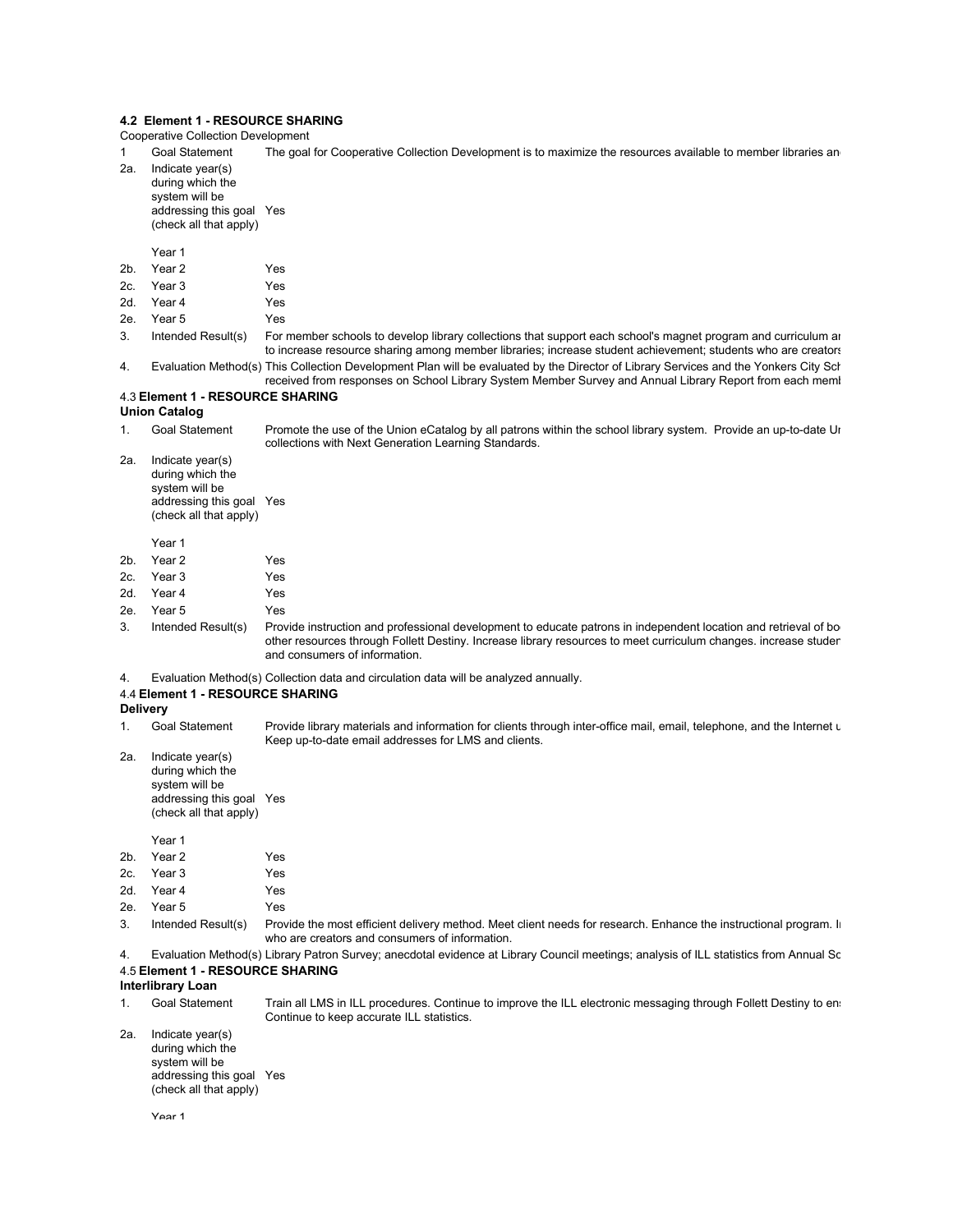|        | i vui i            |               |
|--------|--------------------|---------------|
|        | 2b. Year 2         | Yes           |
|        | 2c. Year 3         | Yes           |
|        | 2d. Year 4         | Yes           |
|        | 2e. Year 5         | Yes           |
| $\sim$ | Indendod Doulli(a) | $M \cap \cap$ |

Intended Result(s) Meet client needs for research and information. Enhance the instructional program to increase student achieven evaluate ILL annually. Increase student achievement; students who are creators and consumers of information. 4. Evaluation Method(s) Annual End of Year Library Reports; results of Member Survey; anecdotal evidence at Library Council and other

#### 4.6 **Element 1 - RESOURCE SHARING**

#### **Digital Collections Access**

- 1. Goal Statement Continue to build online electronic collections to support instruction and ease delivery needs. Provide instruction clients to locate, retrieve, and access eBooks and electronic resources.
- 2a. Indicate year(s) during which the system will be addressing this goal Yes (check all that apply)

Year 1

- 2b. Year 2 Yes
- 2c. Year 3 Yes 2d. Year 4 Yes
- 2e. Year 5 Yes
- 3. Intended Result(s) Increase student achievement; students who are future ready as creators and consumers of information. Increas materials. Meet research needs of clients. Promote independent reading and learning.
- 4. Evaluation Method(s) Data analysis of availability and use of electronic resources and eBook collections annually; Patron Survey; Mer development evaluations.

#### 4.7 **Element 1 - RESOURCE SHARING Other (Optional)**

- 1. Topic
- 2. Goal Statement
- 3a. Indicate year(s)
	- during which the system will be addressing this goal No (check all that apply)

#### Year 1

| 3b. Year 2 | No |
|------------|----|
| 3c. Year 3 | No |
| 3d. Year 4 | No |

- 3e. Year 5 No
- 4. Intended Result(s)
- 5. Evaluation Method(s)

#### 4.8 **Element 2 - SPECIAL CLIENT GROUPS**

- 
- 1. Topic Special client groups: SWD, ASD, LGBTQ, ENL, World Language, Gifted and Talented
- 2. Goal Statement Provide resources and special collections for the special client groups listed above. Continue to build Professior books, eBooks, electronic resources for teachers and administrators. Provide instruction and professional devel
- 3a. Indicate year(s) during which the system will be addressing this goal (check all that apply) Yes

# Year 1 3b. Year 2 Yes

- 3c. Year 3 Yes
- 3d. Year 4 Yes
- 3e. Year 5 Yes

#### 4. Intended Result(s) Provide resources for students, teachers, and administrators. Meet client needs for research and information. En student achievement; students who are future ready as creators and consumers of information. Promote indepe

5. Evaluation Method(s) Statistics kept on requests for resources, workshops, and professional development presented. Anecdotal obser workshop and professional development evaluations; Patron Survey; Member Survey; Annual End of Year Libra

#### 4.9 **Element 3 - PROFESSIONAL DEVELOPMENT AND TRAINING**

1. Goal Statement Provide Library Media Specialists with professional development in instructional technology, library automation,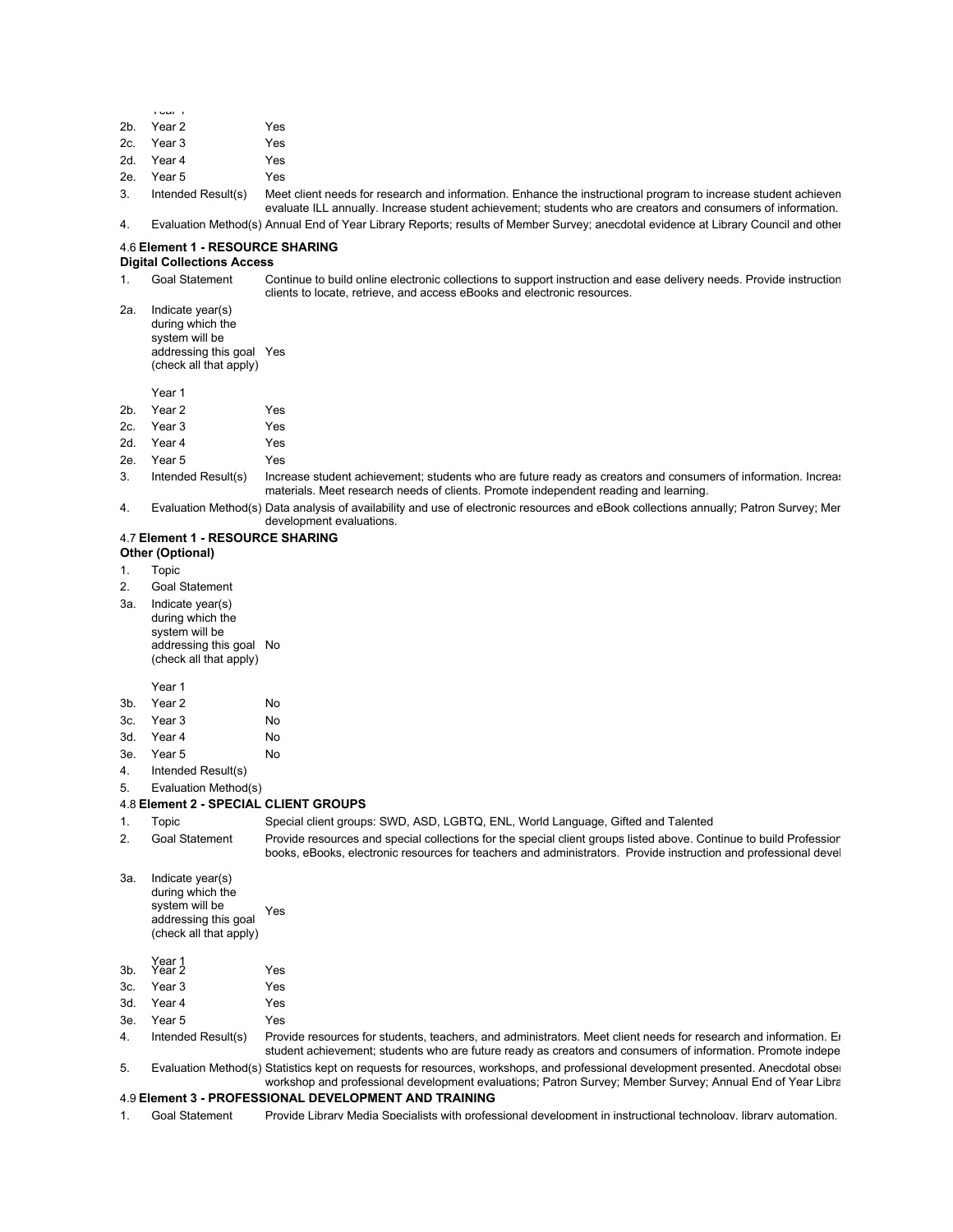1. Goal Statement Provide Library Media Specialists with professional development in instructional technology, library automation, collaboration, ESIFC, collection development, information literacy, digital citizenship, makerspaces/fablabs, 3D printers, cutting machines such a weeding, children's and YA literature, and best practices. Provide teachers and administrators professional deve workshops to parents, community members, and students in library resources. Support LMS in staff developme LMS to local, state, and national conferences and sponsor attendance when possible. Provide individual mentor 2a. Indicate year(s) during which the system will be addressing this goal Yes (check all that apply) Year 1 2b. Year 2 Yes 2c. Year 3 Yes 2d. Year 4 Yes 2e. Year 5 Yes 3. Intended Result(s) Enhance the instructional program. Develop skills and expertise to drive increased student achievement. Mainta necessary to support the school's curriculum. Students who are future ready as creators and consumers of infor learning. 4. Evaluation Method(s) Workshop and professional development evaluations, attendance statistics, Member Survey, informal sharing at 4.10 **Element 4 - CONSULTING AND DEVELOPMENT SERVICES** 1. Goal Statement Provide library media specialists with consulting and technical assistance service as needed. Continue to seek of assistance. Continue to schedule Follett User's Group workshops annually. Continue to notify LMS of conferenc attendance. 2a. Indicate year(s) during which the system will be addressing this goal Yes (check all that apply) Year 1 2b. Year 2 Yes 2c. Year 3 Yes 2d. Year 4 Yes 2e. Year 5 Yes 3. Intended Result(s) Enhance the instructional program. Develop skills and expertise to drive increased student achievement. Increa Increase database usage in school and at home. Foster collaboration betweenLMS and teachers, public libraria are future ready as creators and consumers of information. Promote independent reading and learning. 4. Evaluation Method(s) Statistics kept on requests for resources, workshops and professional development presented. Anecdotal obser Workshop and professional development evaluations, Member Survey, Patron Survey, Annual End of Year Libr 4.11 **Element 5 - COORDINATED SERVICES FOR MEMBERS Virtual Reference** 1. Goal Statement All LMS have an online presence on their school web page by developing and maintaining a library page with th by answering reference questions. (During remote instruction due to Covid, LMS post specific hours where they virtual reference and answer questions quickly. 2a. Indicate year(s) during which the system will be addressing this goal Yes (check all that apply) Year 1 2b. Year 2 Yes 2c. Year 3 Yes 2d. Year 4 Yes 2e. Year 5 Yes 3. Intended Result(s) LMS have an online presence through library pages at their schools. Patrons have access to virtual reference at can submit reference questions through email or MS Teams. Better faster library reference service. Increased st future ready as creators and consumers of information. Promote independent reading and learning. 4. Evaluation Method(s) Logs maintained for online inquiries and requests. Patron Survey results. Informal discussions at Council meeting 4.12 **Element 5 - COORDINATED SERVICES FOR MEMBERS Digitization Services** 1. Goal Statement We do not offer this service.

2a. Indicate year(s) during which the system will be addressing this goal No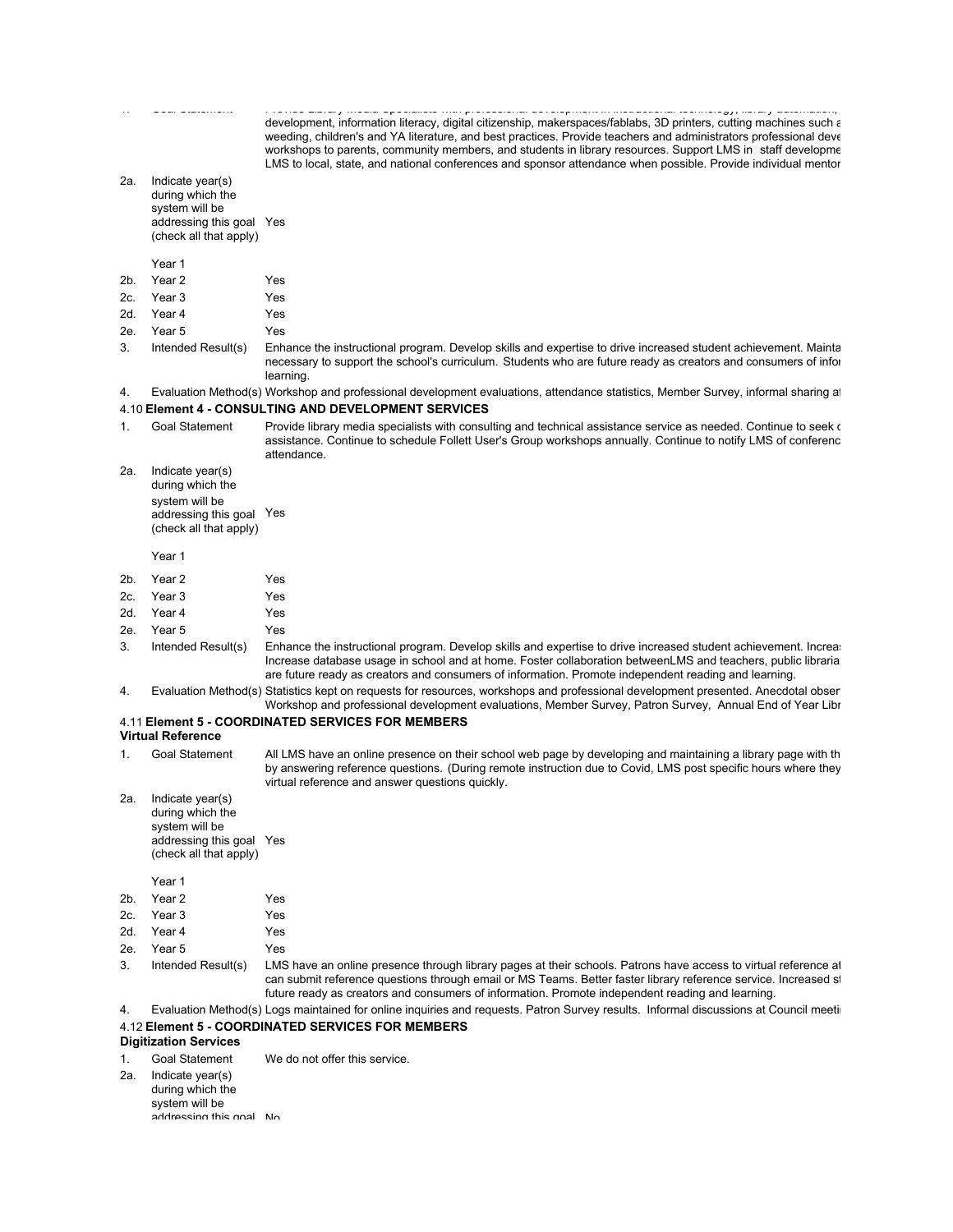addressing this goal No (check all that apply)

Year 1

- 2b. Year 2 No 2c. Year 3 No 2d. Year 4 No
- 2e. Year 5 No
- 3. Intended Result(s)
- 4. Evaluation Method(s)

#### 4.13 **Element 5 - COORDINATED SERVICES FOR MEMBERS**

#### **Other (Optional)**

- 1. Topic
- 2. Goal Statement
- 3a. Indicate year(s) during which the
- system will be addressing this goal No (check all that apply)

Year 1

| 3 <sub>b</sub> | Year 2     | No |
|----------------|------------|----|
|                | 3c. Year 3 | No |
|                | 3d. Year 4 | No |

- 3e. Year 5 No
- 4. Intended Result(s)
- 5. Evaluation Method(s)

#### 4.14 **Element 6 - AWARENESS AND ADVOCACY**

1. Goal Statement Publicize the services of the Yonkers City School Library System. Encourage the use of the resources of the Yo administrators. Maintain an online presence on the District website, Twitter, Instagram, and other social media s community leaders to advocate and legislate for additional services. Create publications that promote resources library resources on Clever.com. SLS will encourage members to participate in professional organizations.

2a. Indicate year(s) during which the system will be addressing this goal Yes (check all that apply)

#### Year 1

| 2b. Year 2 | Yes |
|------------|-----|
| 2c. Year 3 | Yes |
|            |     |

2d. Year 4 Yes 2e. Year 5 Yes

3. Intended Result(s) Enhance the instructional program. Raise awareness of SLS resources and services. Increase the use of syster awareness of the importance of well-funded and staffed libraries to student achievement; independent reading a consumers and creators of information.

4. Evaluation Method(s) Increased library attendance and usage. Increased library advocacy. Review statistics on organizational membe number of likes on social media posts about library activities.

#### 4.15 **Element 7 - COMMUNICATIONS AMONG MEMBERS**

1. Goal Statement Council members meet four times each year. Liaisons from each level (Elementary School and High School) ge as received from Library Services. Nonpublic schools hold a seat on the Library Council and are invited to works information through workshops, professional development, department meetings, telephone communication, emails, and Follett ILL messaging system.

2a. Indicate year(s) during which the system will be addressing this goal Yes (check all that apply)

Year 1

- 2b. Year 2 Yes 2c. Year 3 Yes
- 2d. Year 4 Yes
- 2e. Year 5 Yes
- 

3. Intended Result(s) Continue to improve communication among LMS. Improve student achievement, promote independent reading ready and are creators as well as consumers of information.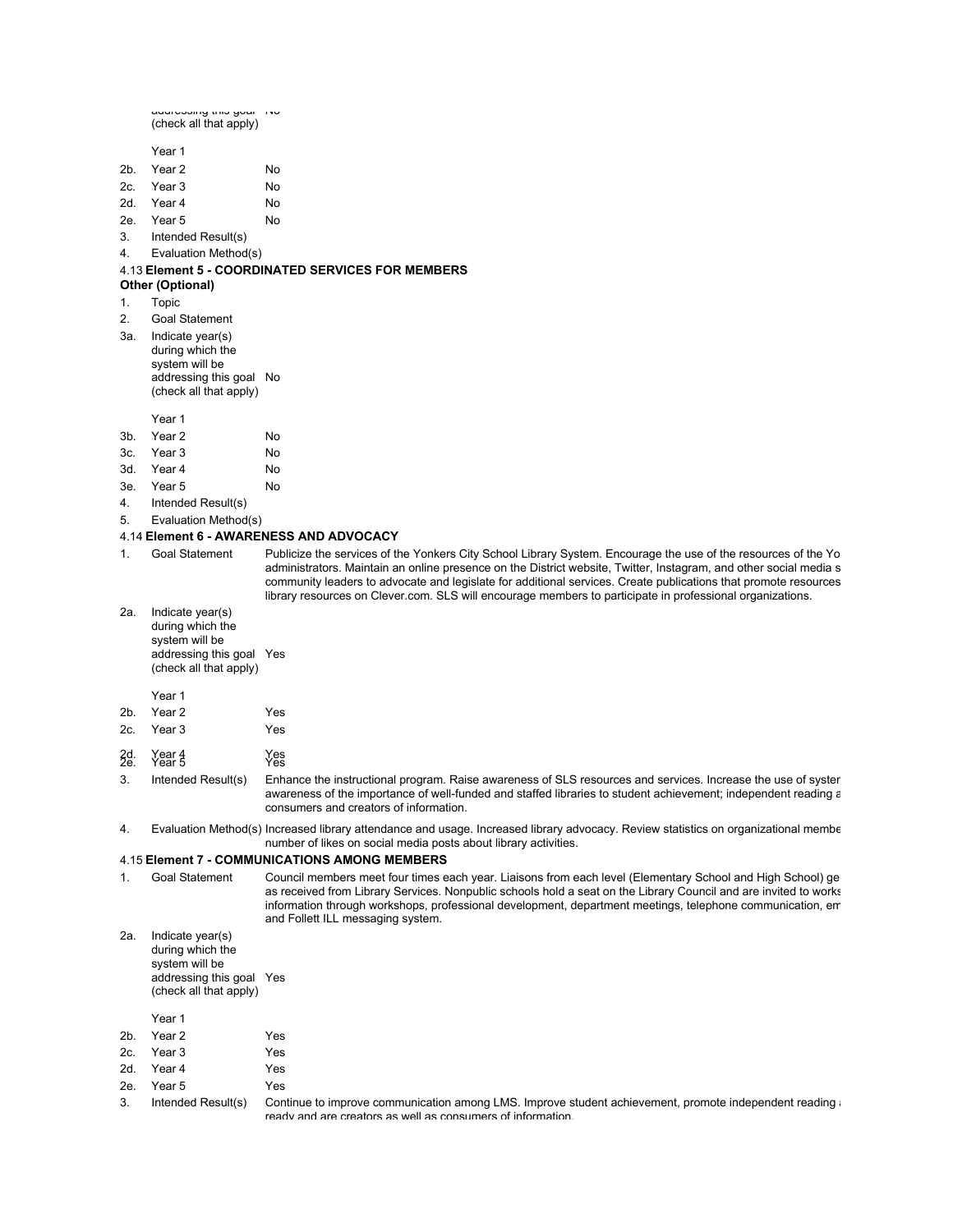### ready and are creators as well as consumers of information.

## 4. Evaluation Method(s) Member Survey, workshop evaluations, formal and informal discussions with Library Council members.

### 4.16 **Element 8 - COLLABORATIVE EFFORTS WITH OTHER LIBRARY SYSTEMS**

1. Goal Statement To continue cooperative planning with WLS, Putnam/Northern Westchester BOCES SLS, Southern Westcheste systems. Continue to promote and support workshops and conferences sponsored by other library systems and workshops and activities. Provide substitute teachers as funding permits for LMS to attend activities of library or

2a. Indicate year(s) during which the system will be addressing this goal Yes (check all that apply)

- Year 1
- 2b. Year 2 Yes 2c. Year 3 Yes 2d. Year 4 Yes
- 2e. Year 5 Yes
- 3. Intended Result(s) Provide opportunities for LMS to participate in workshops and conferences in order to grow professionally and k innovations. Obtain information from outside workshops and share knowledge in-house. Achieve cost effectiven 4. Evaluation Method(s) Conference evaluations; Member Survey of professional development needs; Annual End of Year Library Report.

#### 4.17 **Element 9 - OTHER (Optional)** - If there are other elements in the System's Plan of Service not listed above, complete one repeating

- 1. Element
- 2. Topic
- 3. Goal Statement
- 4a. Indicate year(s) during which the system will be addressing this goal No (check all that apply)

Year 1

| 4b. Year 2 | No |
|------------|----|
| 4c. Year 3 | No |
| 4d. Year 4 | No |

- 4e. Year 5 No
- 5. Intended Result(s)
- 6. Evaluation Method(s)

#### **ASSURANCE**

4.18 The Library System's Plan of Service was developed in accordance with provisions of Education Law and the Regulations of the Commissioner and the requirements of the New York State Library, and was reviewed and approved by the Library System Council on (date mm/dd/yyyy)

#### **APPROVAL - For NYSL Use Only**

4.19 The Library System's Plan of Service was reviewed and

> approved by the New York State Library on

# (date - mm/dd/yyyy) **REVISION ASSURANCE**

4.20 The Library System's Plan of Service was revised in accordance with